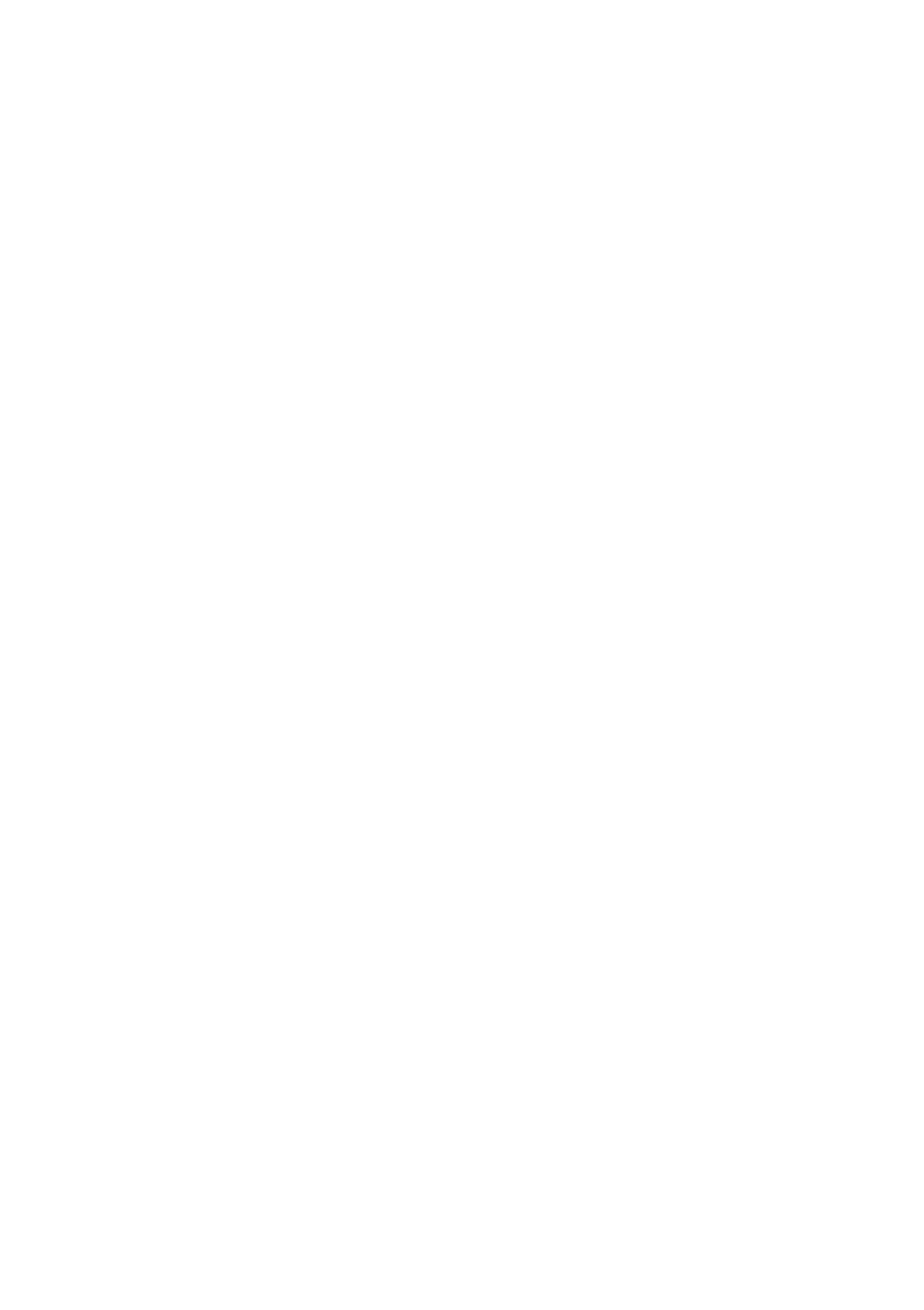# ABOUT US

The CSO Debt Alliance that was officially launched on November 30th 2020, is a loose collection of civil society organizations working on debt and debt-related issues. The objectives of the alliance are to provide input into Zambia's debt management, support current debt restructuring discussions in finding lasting solutions to Zambia's Debt situation as well as to promote transparency and accountability on the part of the Government and other players with regard to Zambia's overall debt and related information dissemination.

Currently, there are over 30 institutions - inclusive of experts, that are contributing to the discussion in the Alliance. The Alliance has particularly positioned itself to implement projects to reach out to the community targeting the eminent citizens of the country including political leadership, taking a strong stand as one of the many facets within Zambia focusing on public finance management, to complement and supplement efforts in a harmonized manner.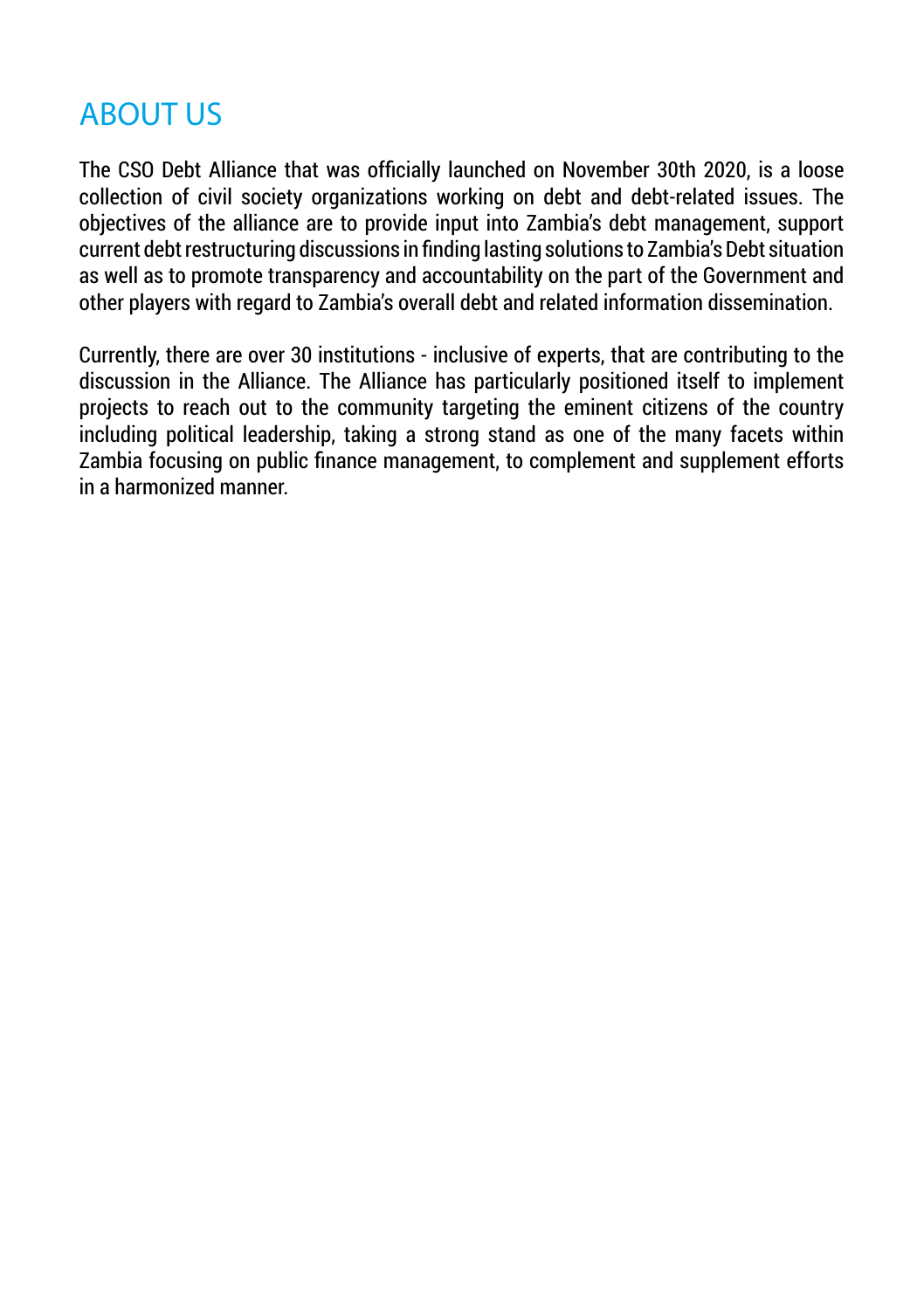#### **Author**

#### **Dr. Gabriel Pollen**

Senior Researcher - Public Finance Centre for Trade Policy and Development/On behalf of the CSO Debt Alliance.

#### **Design and Layout**

#### **Mapalo Mutale**

Graphic Designer/Photographer Centre for Trade Policy and Development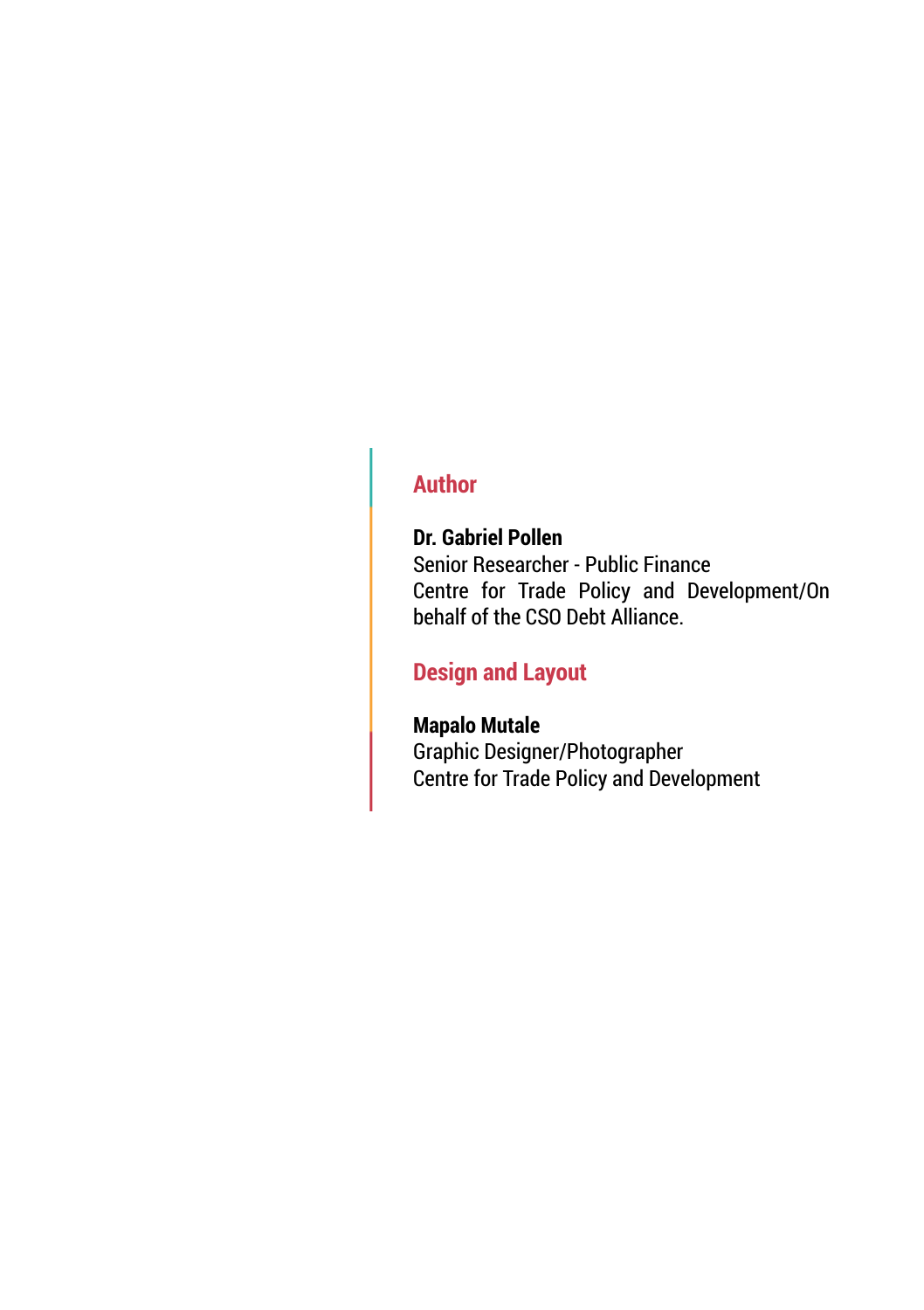# Table of Contents

| 2. Summary of the Economic Stabilization and Growth Programme                                                              |  |
|----------------------------------------------------------------------------------------------------------------------------|--|
|                                                                                                                            |  |
| 3. Performance during implementation of ESGP: 2017 - 2019 4<br>4. Summary of the Economic Recovery Programme: 2020 -2023 5 |  |
|                                                                                                                            |  |
| 7. Critical review of the Structural and Legal reforms of ERP 11                                                           |  |
| 8. Critical reflections for ERP, conclusion and                                                                            |  |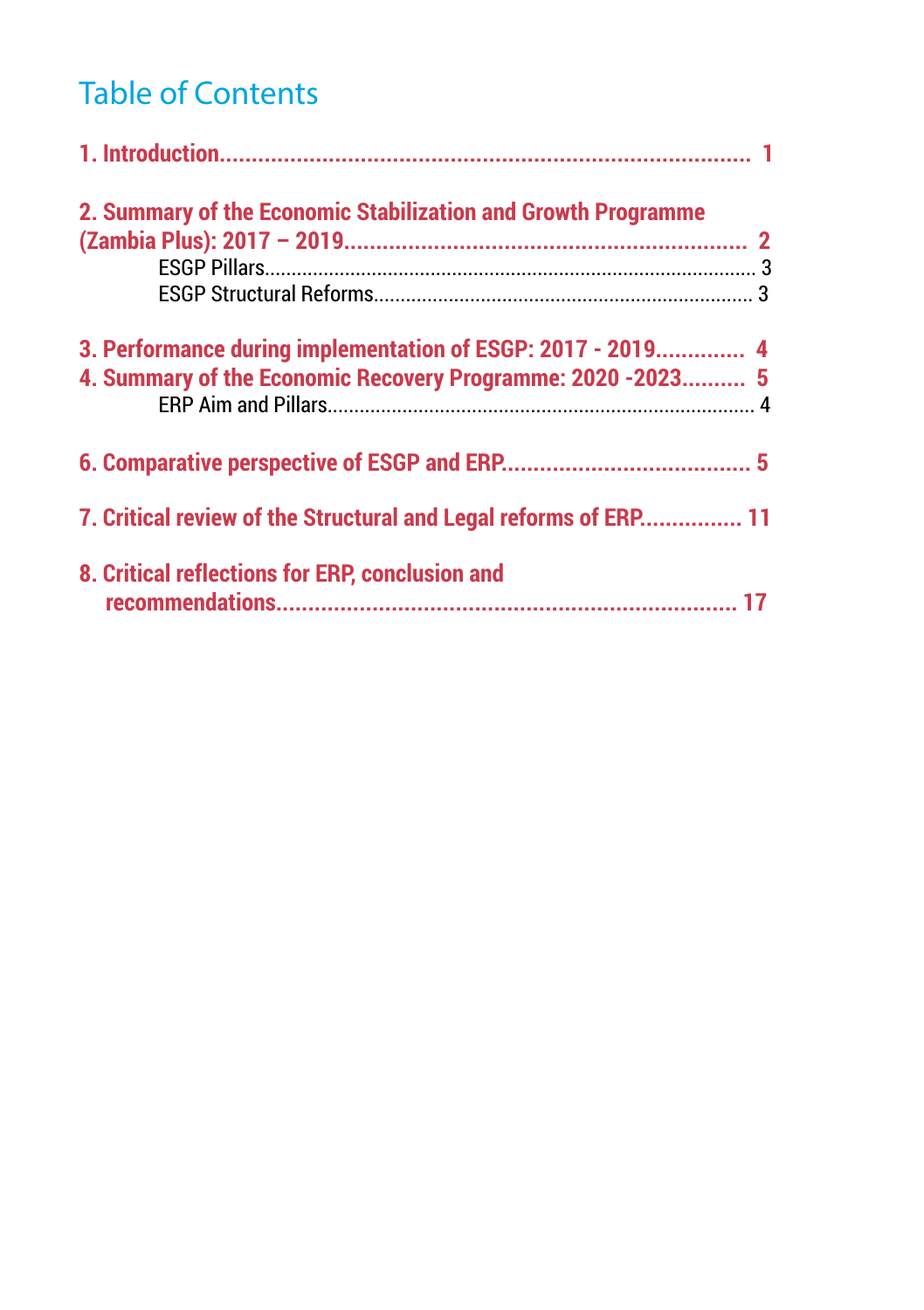# 1. Introduction

In modern times, the economic damage of the Covid-19 pandemic has been unprecedented,<br>shrinking the global economy by 3.5 percent, and the Zambian economy by about 3 percent n modern times, the economic damage of the Covid-19 pandemic has been unprecedented, in 2020. The disruptions in global supply chains, the reduction in consumer spending arising from containment measures, sent shockwaves across the world, with entire industries – such as tourism and aviation - literally closing down, while others operating substantially below full capacity. This also meant that commodity prices on which most developing countries depend upon for export and foreign exchange earnings were curtailed. Given an already narrow tax base in developing countries, mobilisation of domestic resources to fight the Covid-19 pandemic hit a brick wall. There were simply fewer economic activities from which to draw tax revenue; the scale and magnitude of economic activity had drastically reduced within a short period of time.

Zambia has an incredibly tough year ahead, in the wake of the Covid-19 pandemic, its debt levels have risen to the point that the country has recently defaulted not less than twice on its debt repayments, its fiscal deficit is well above 5.5 percent target, standing at 11.7 percent in 2020, its national currency, the Kwacha, has depreciated by almost 100 percent in the past year alone. In addition, the cost of living is rising, with year-on-year inflation in January 2021 recorded in excess of 21 percent. Meanwhile, formal sector employment wages have risen by no more than 10 percent in 2020.

The Government of the Republic of Zambia developed and launched the Economic Recovery Programme 2020-2023 (ERP) as a strategic plan to rejuvenate the economy and also partly as a tool to invite the international development community, particularly the International Monetary Fund (IMF) for a credit facility consideration. Nevertheless, the current ERP is not unique in many respects. Its predecessor, the Economic Stabilization and Growth Programme 2017-2019 (ESGP) also known as the Zambia Plus (ZP), shares with it a number of attributes, the key one being a commitment towards fiscal consolidation in the wake of rising debt levels.

This policy brief places the ESGP and ERP in comparative perspective. Fundamentally, this is to question the realism and achievability of the ERP, particularly in the wake of the three key complexes: the Covid-19 pandemic; the context of high debt levels; and the August 2021 elections. These complexes, operating alone or in combination, require substantial public resources, which in itself raises doubt for whether the ERP can truly deliver a tight fiscal outlook. In this policy brief, ESGP and Zambia Plus will be used interchangeably to refer to the same policy document.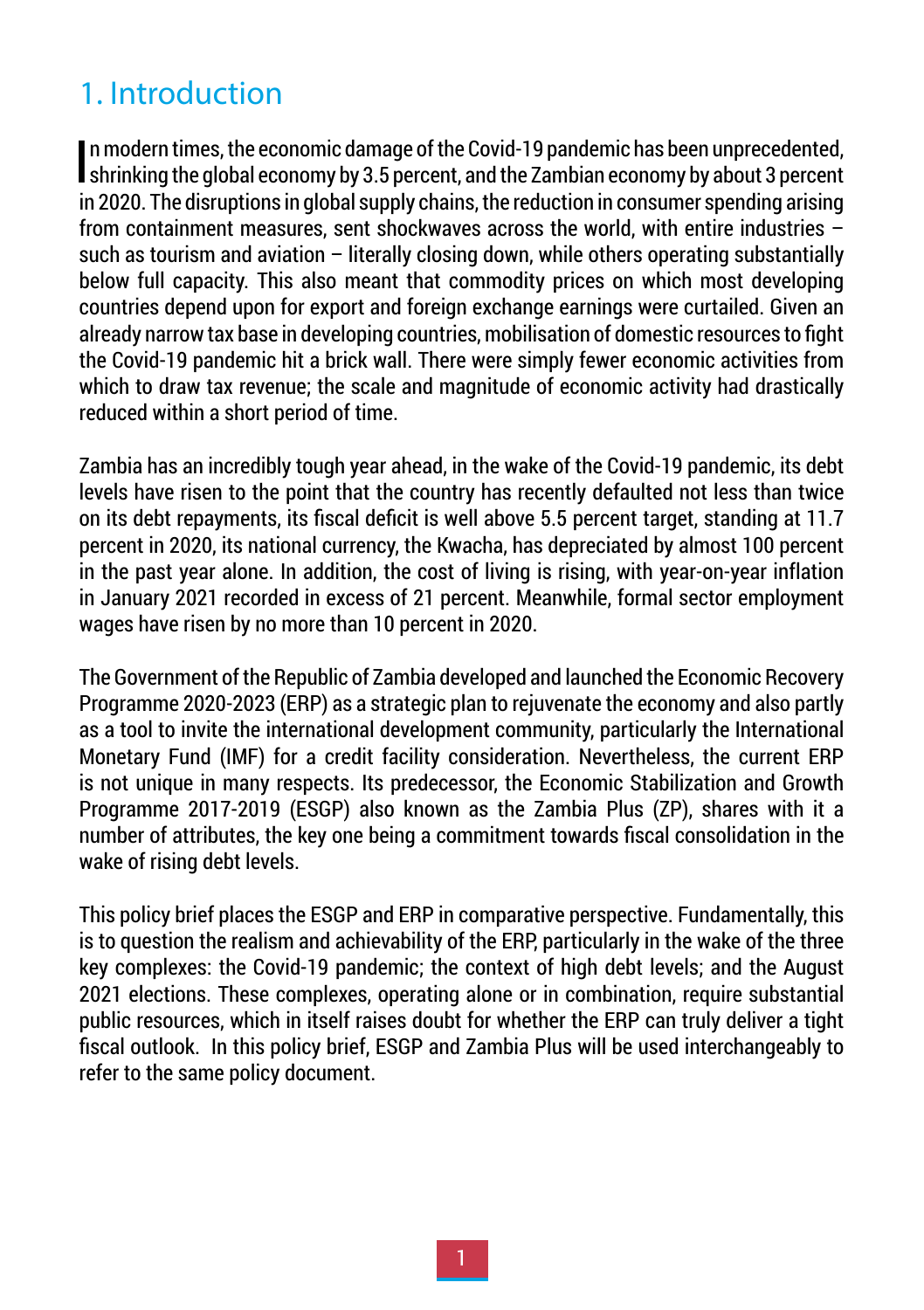# 2. Summary of the Economic Stabilization and Growth Programme (Zambia Plus): 2017 – 2019

In this section of the policy brief, a discussion is made of the ESGP, focusing on its key ambitions and formulation, bringing to light the strategies set out to accomplish national aspirations inscribed within it.

Published in September 2017, with roots in the 2017 National Budget address delivered on the 11th of November 2016 by the then Minister of Finance, Hon. Felix Mutati, the Economic Stabilization and Growth Programme was considered a home-grown developmental strategic plan, weaved together to deliver inclusive and sustained growth by Zambians, with support from cooperating partners.

Anchored on five pillars, the overarching thrust of the ESGP was to bring about both economic stability and acceleration of growth. The Ministry of National Development Planning (2018) reported that the ESGP was "an ambitious reform agenda to support its efforts to restore fiscal fitness and foster inclusive economic growth and development." This suggests that some economic stabilization was required during the implementation period, a concession that some key indicators were steadily running amok. In fact, the theme of the ESGP was "Restoring Fiscal Fitness for Sustained Inclusive Growth and Development."

Indeed, the immediate period preceding the implementation of the ESGP witnessed a rise in debt levels and rising debt servicing costs, diminishing fiscal space, hence requiring a framework to invite a measure of fiscal discipline and restore fiscal fitness. In 2010, total public external debt was only 21.8 percent of GDP, by 2015, this proportion had doubled, standing at 43.1 percent of GDP. By the time ESGP was being launched, total public external public debt was more than a third of GDP. Total public external debt was only 0.69 percent of exports, rising 5.1 percent in 2015 and 8.6 percent in 2017. The rate of inflation which stood at 6.5 percent in 2010, had risen to 21.1 percent in 2015, though it dropped again to 6.1 percent in 2017. Worryingly though, the rate of economic growth had dropped drastically: from a real GDP growth rate of 10.3 percent in 2010, the year 2015 recorded only 2.92 percent real GDP growth rate, while the same indicator was only 3.4 percent in 2017.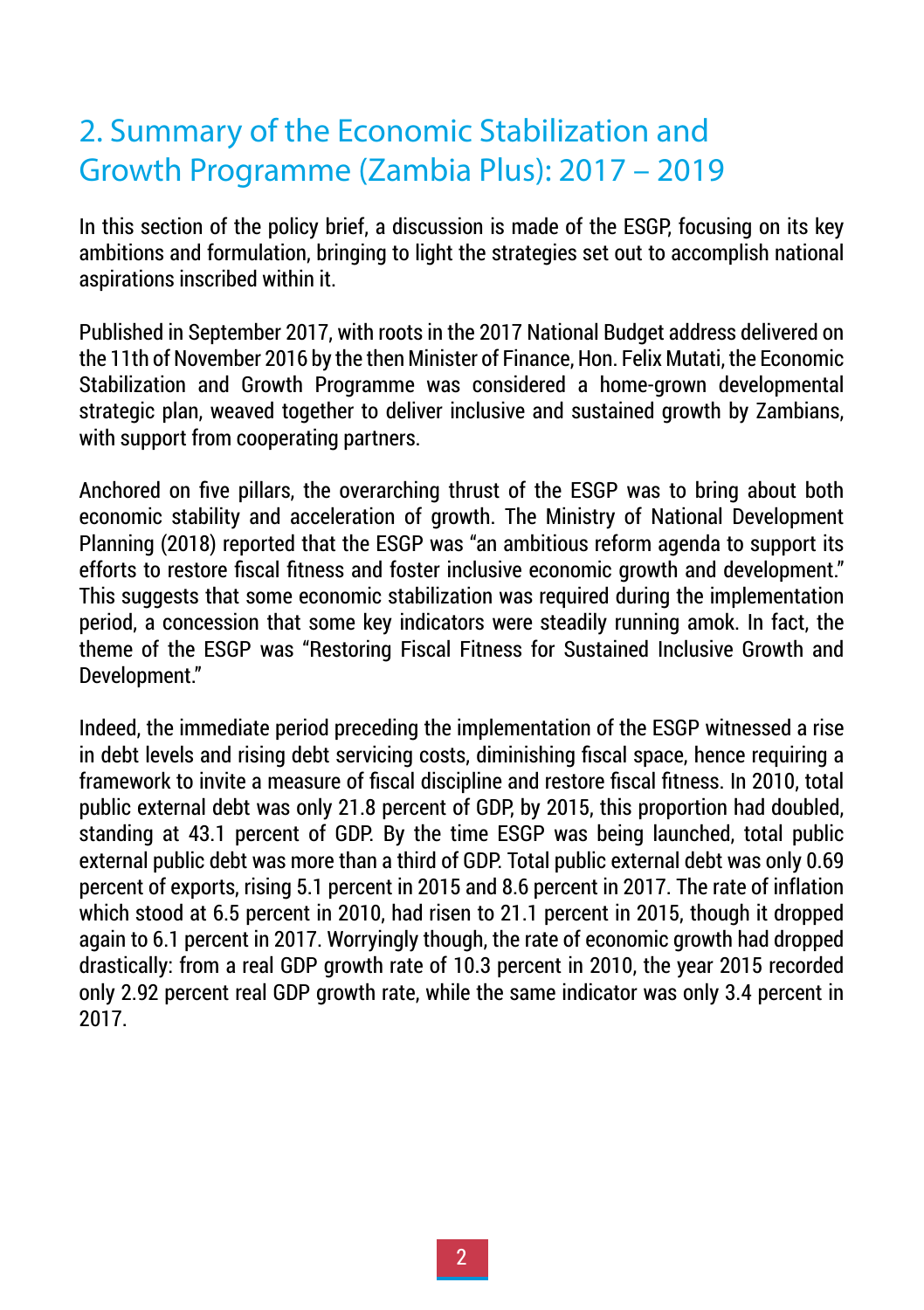#### **IESGP Pillars**

Driven mainly by the priorities of economic stabilization and actuation of economic growth, the ESGP aimed to deliver for the Government the five pillars.

- 1. Pillar 1: Restore the Credibility of the Budget
- 2. Pillar 2: Enhance Domestic Resource Mobilisation and Refocusing of Public Spending
- 3. Pillar 3: Improve Economic and Fiscal Governance
- 4. Pillar 4: Ensure Greater Economic Stability, Growth and Job Creation
- 5. Pillar 5: Scale up Government's Social Protection Programmes

As will be argued below, the performance of the ESGP remained largely disappointing, reflected in dismal economic growth while the country's debt stock stacked higher and debt servicing costs escalated.

#### **ESGP Structural Reforms**

To deliver on its promises, the ESGP committed to a number of reforms, which in part can be seen as an acknowledgement that some degree of institutional change was required for more effective and efficient implementation of the programme.

The Procurement Bill approved by Cabinet during the implementation period of the ESGP was meant to reform and strengthen public procurement, placing importance on Zambian enterprises to promote local content as well as diminish the human element in the procurement process via the introduction of the e-Government Procurement System. For debt, it was only at the end of 2019 that Cabinet approved the restructuring of debt, despite Government having published the 2017-2019 Medium Term Debt Management Strategy whose purpose was to reduce the costs and risks of public debt. A number of other reforms were underway in other spheres of the economy such as energy and the agriculture sector as well as social protection areas.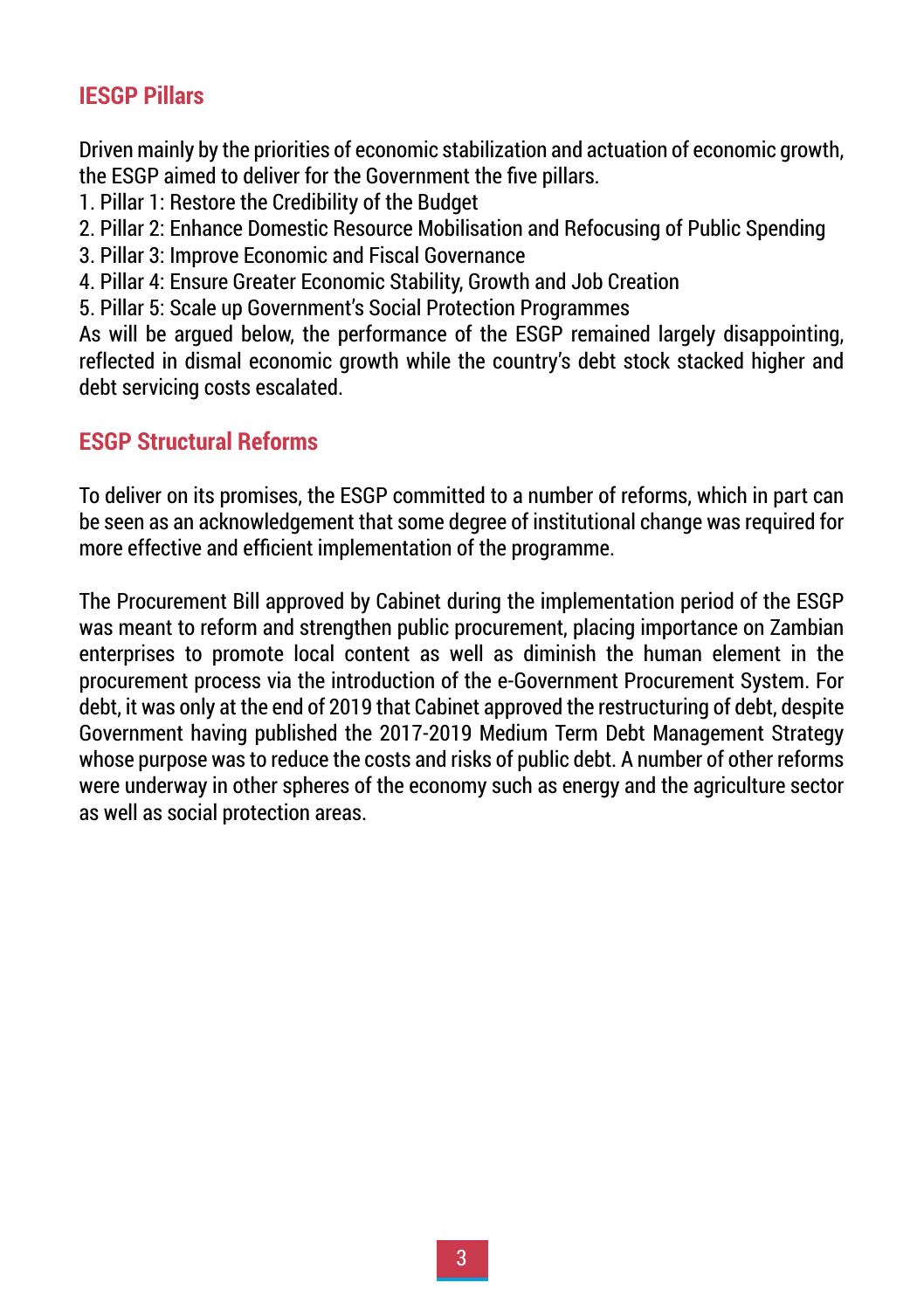# 3. Performance during Implementation of ESGP: 2017 - 2019

ZThis section highlights some macroeconomic indicators as measures of economic performance during the implementation of the EGSP between 2017 and 2019. From 2017, implementation of the Zambia Plus was considered government's top priority, which claimed to favour tight fiscal policy. Implementation of the national budget evidenced a commitment to austerity measures, with spending reducing in 2017, mainly due to reduction in spending and consumption of goods and services (Rasmussen, 2018).

Overall, economic growth during the implementation of the ESGP was unsatisfactory, compared to only seven prior years. In 2010, for example, real GDP growth rate was 10.3 percent falling to 7.6 percent in 2012, still laudable. By contrast, real GDP growth rate in 2017, dropping to only 2 percent in 2019.

The Government attempted to bring about fiscal consolidation to curb additional borrowing which had grown rapidly in 2014 and 2015, and despite a commitment to use the instrumentation of the Zambia Plus fiscal recommendations and framework of governance, it did not succeed: as a proportion of GDP, total public external debt over the past decade, in 2010, it was less than one percent, it tripled and then quadrupled over the next five years, rising to 2.59 percent and 5.2 percent in 2014 and 2015, respectively, before rising further during the implementation of the Zambia Plus to 8.6 percent in 2017 and then 16.51 percent in 2019. Despite clear indications within the ESGP that the government would restore the credibility of the budget and address its debt position, the entire implementation period of the ESGP in fact witnessed rising external debt.

With rising external debt levels came rising debt repayment costs; by 2019, external debt repayments had skyrocketed to about US\$ 1 billion, and for a country with a 2019 GDP of around US\$23 billion, and 2019 total national budget of only about US\$8 billion, such an outflow of funds can place tremendous burden on fiscal space and availability of foreign exchange reserves. Though the Government managed to keep the inflation rate within the single-digit target range during the implementation of ESGP, the Government was not successful in arresting the exchange rate. From an average exchange rate of K4.8 to a US dollar in 2010, the Kwacha had depreciated to K8.63 per US dollar in 2015, and then further to K12.91 to a US dollar in 2019. By the end of 2020, compounded by the adverse effects of the coronavirus pandemic, the pace of depreciation had accelerated exponentially, with the Kwacha trading at well over K20 per US dollar. Correspondingly, rising debt servicing costs in addition to diminished foreign direct investment propelled the diminution of the foreign exchange reserves. Measured in terms of import cover, from 4.5 months in 2015, foreign exchange reserves were more than halved by the 2018 to 1.88 months of import cover, before marginally increasing to 2.12 and 2.3 months of import cover in 2019 and 2020, respectively. During the implementation of the ESGP, foreign exchange reserves were halved.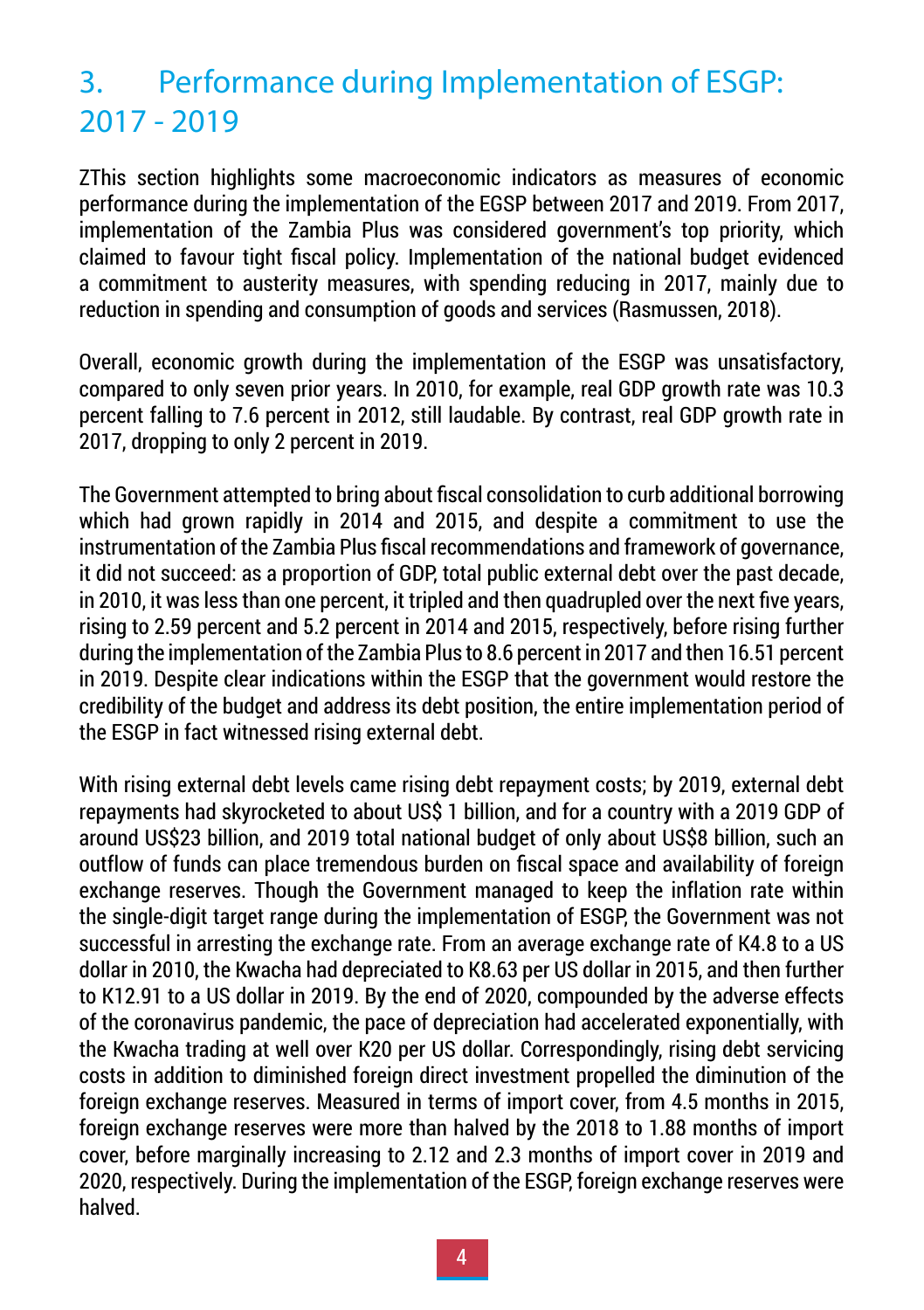The Government was unsuccessful in attracting more foreign direct investment (investment from abroad), which stood at 8.53 percent of GDP in 2010. In the year of launching the ESGP, 2017, as a percent of GDP, foreign direct investment stood at 4.31 percent. Despite the commitment of the Government to creating a favourable business environment, the country was unsuccessful in attracting investment from abroad—on average, foreign direct investment as percentage of GDP declined to only 1.5 percent within a year of implementing the ESGP, in 2018, before a marginal increase to 2.36 percent in 2019. Thus, it might be fundamentally argued that developmental programmes and plans in and of themselves are not adequate signals to the international business community.

Peter Engbo Rasmussen, writing for the African Development Bank in its 2018 African Economic Outlook, indicated that the Government "tightened fiscal policy in 2017 and embarked on a path of fiscal consolidation to limit borrowing," managing to bring down the fiscal deficit in 2017 to 5.5 percent from a period high of 9.3 percent in 2015. But GRZ (2020) reports that the "ESGP period was characterised by significant variations between the approved annual Budgets and the actual outturns. This was evidenced by persistently high fiscal deficits, averaging 7.5 percent of GDP during 2017-2019, compared to planned deficits of less than 5 percent of GDP." In short, the fiscal deficit remained notably above the target, and the government was unable to restore credibility of the budget as it had envisaged at the launch of the ESGP. Explaining this outcome, the Government raised some key points: "higher than planned disbursements on capital projects and the depreciation of the Kwacha," which are alleged to have led to debt service payments being higher than what was anticipated (GRZ, 2020: 3).

In addition, while the Government had hoped to dismantle domestic arrears during the implementation of the ESGP, by the end of 2019, domestic arrears stood at K27.7 billion, from K12,7 billion in 2017. One key issue is worth raising here. In the beginning of the implementation period of ESGP, by end of 2017, the Government did prosper in dropping domestic arrears by 32.4 percent from K18.8 billion in 2016. However, the desire to reduce domestic arrears was quickly extinguished by "VAT refunds, road and other capital expenditures, pension obligations and agriculture subsidies" (GRZ, 2020: 3). On the budget side, positive scores were achieved in terms of keeping the central Government wage bill within the limit of 9 percent of GDP.

The performance of the ESGP appears to be in line with the issues raised earlier by some analysts. The major concerns raised during the implementation of the Zambia Plus were centred around fiscal discipline, questioning whether the programme was capable of arresting the growth of public spending as well as reduce government's inclination to borrowing (Cheelo, 2018; Rasmussen, 2018). By the middle of 2020, the external public debt stock had increased to US\$11.97 billion from US\$11.48 billion in 2019. The reason for an increase in debt was due to financing of public capital projects in energy, education, road infrastructure and flows to the health sector.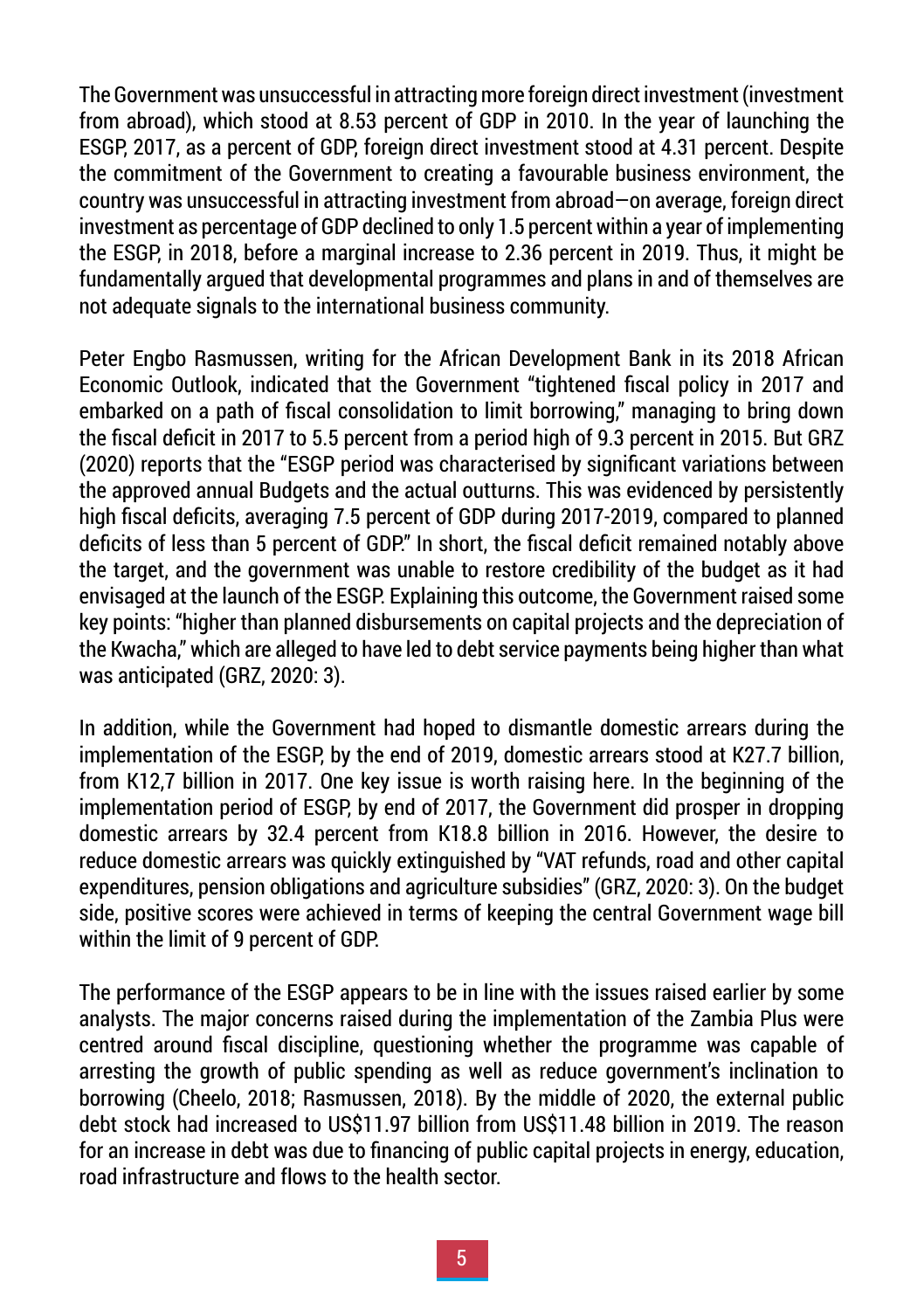Overall, the performance of the ESGP reflected in GDP growth may be considered unsatisfactory, with debt contraction and repayment dominating the conversation around Zambia's developmentalism.

# 4. Summary of the Economic Recovery Programme: 2020 -2023

Launched on 17th December 2020 by the President of the Republic of Zambia, His Excellency Dr. Edgar Chagwa Lungu, the Economic Recovery Programme (2020-2023), ERP, under the theme: Restoring Growth and Safeguarding Livelihoods through Macroeconomic Stability, Economic Diversification and Debt Sustainability, is seen as the vehicle through which economic reinvigoration will be delivered during and in the aftermath of the COVID-19 pandemic.

#### **ERP Aim and Pillars**

The ERP advances five broad objectives to reinvigorate the economy:

- 1. Restoring macroeconomic stability;
- 2. Attaining fiscal and debt sustainability;
- 3. Restoring growth and diversifying the economy;
- 4. Dismantling domestic arrears and avoiding accumulation of new arrears; and
- 5. Safeguarding social protection programmes

The specific targets set out in the ERP reflect modest optimism, ranging from a specific growth target to aspirations about a timeframe within which to reduce debt contraction and bring about debt sustainability. In particular, the following targets are enlisted:

- 1. Attain real GDP growth rate of above 3 percent by 2023;
- 2. Reduce the fiscal deficit to no more than 9 percent in 2021, no more than 6.1 percent in 2022 and no more than 4.9 percent of GDP in 2023;
- 3. Increase domestic revenue to not less than an average of 18 percent of GDP over the period 2021 to 2023;
- 4. Reduce and maintain inflation within the 6-8 percent range by 2023;
- 5. Raise international reserves to at least 3 months of import cover by 2023;
- 6. Significantly dismantle domestic arrears and curtail their accumulation; and
- 7. Reduce the pace of debt accumulation and ensure sustainability in the next 3 to 5 years.

The specific targets and general aims indicated here will be implemented within a particular Governance and institutional environment. The Government envisages to install a number of structural and reforms to enable achievement of the objectives of the plan which constitute part of next section's discussion.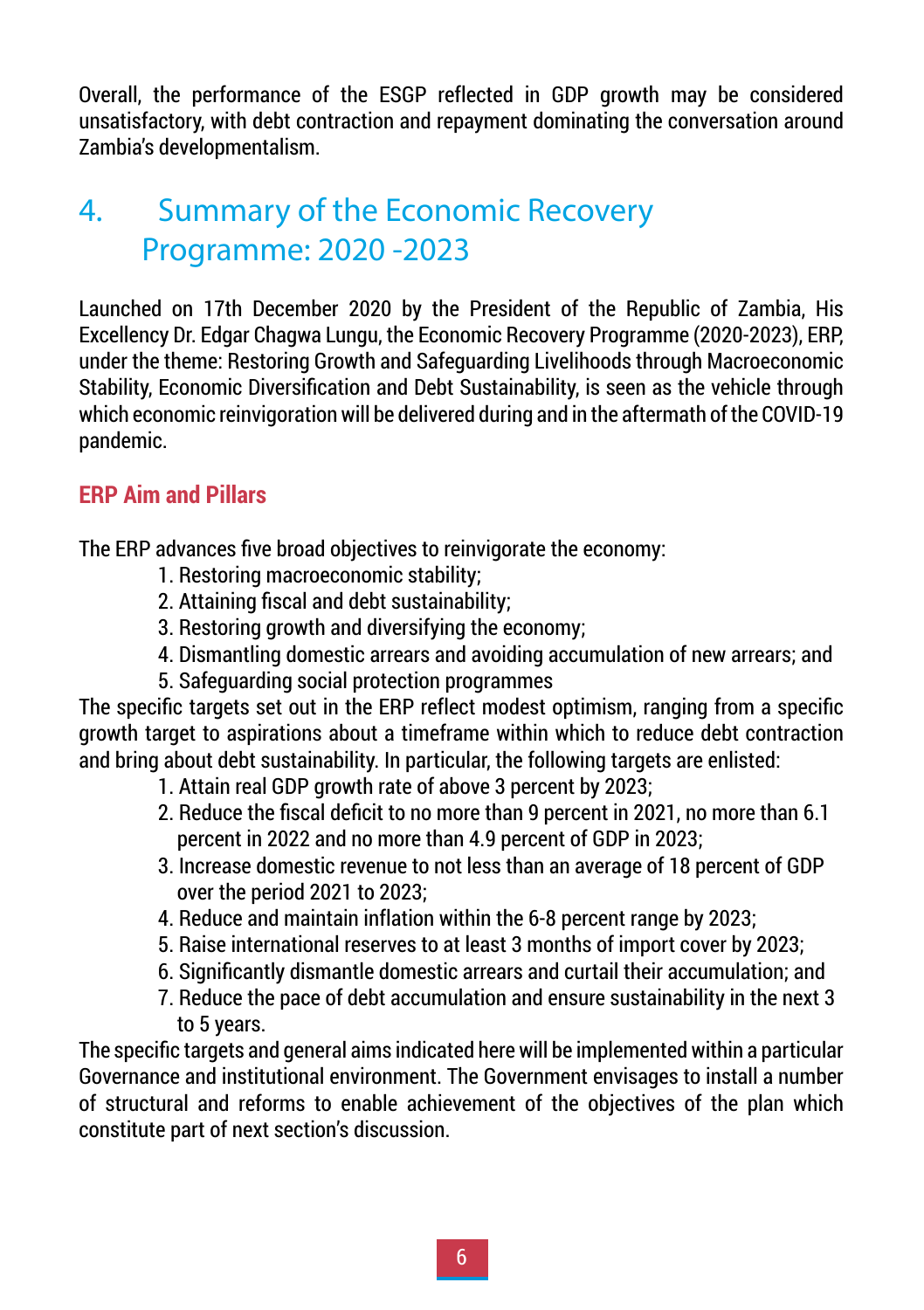There are a number of concerns in terms of the economic context within which the ERP will be implemented. Firstly, there are questions around the resource envelope available to the government. The 2019 national budget, at the conclusion of the ESGP, was K86.81 billion while the 2021 national budget is estimated at K119.62. Because of the deteriorated macroeconomic environment, the estimated US dollar value of the 2021 national budget is US\$6 billion while the 2019 national budget was US\$8.27. Thus, in dollar terms, the 2021 national budget is smaller, implying a diminished command for imported commodities, including crucial products such as crude oil. Secondly, the debt levels are notably higher at the launch of the ERP; the stock of external debt by the end of the fourth quarter 2020 stood at \$12.75 billion. In 2021, the government envisages to spend about 23 percent of the national budget on external debt interest and principal payments. As the Kwacha has continued to depreciate, it will certainly become increasingly harder for the government to raise adequate resources. The debt complex alone raises questions about realism of government's prospects to attain macroeconomic stability in the time period indicated. Moreover, further depreciation of the Kwacha is likely to divert resources away from expenditure in social services in favour of debt repayments. Unless the government can raise sufficient foreign reserves from expanded exports to counteract the depreciation of the Kwacha, there is limited prospects for accomplishing the aims set out in the ERP.

# 5. Comparative Perspective of ESGP and ERP

This subsection is predicated on the fact that from the summaries laid out above, the two programmes share similar motivation and ambition—to rejuvenate the Zambian economy. Accordingly, the job of the Government going forward is not to justify how better off the ERP is from its predecessor the ESGP – both documents ably and aptly capture the economic contradictions of the time – but rather to demonstrate that the plans set out will be implemented effectively and efficiently. While the ERP as a plan remains a guiding document in the delivery of an economic recovery during the COVID-19 pandemic, the long-term trajectory of the Zambian economy should aim towards accelerating structural transformation more broadly in the aftermath of the coronavirus pandemic.

By and large, the ESGP was seen as "a structural reform programme to achieve macroeconomic stability and growth to support the 7NDP development outcome," while the ERP is considered by and large a precursor to the Macroeconomic Framework of the 8NDP in addition to guiding the implementation of the remainder of the 7NDP as well as 2021-2023 Medium Term Expenditure Framework. It is thus unsurprising that there are continuities between the two programmes. In fact, the focus on growth recovery and debt sustainability is by and large a continuing overarching theme. Minor differences lie in what can be considered how to get there. In addition to the reforms already embarked upon during the implementation of the ESGP, the ERP also proposes key structural, some of which are sector specific and some of the structural, legal and institutional nature, spanning agriculture, economic empowerment, central banking, energy, debt and public production and service delivery.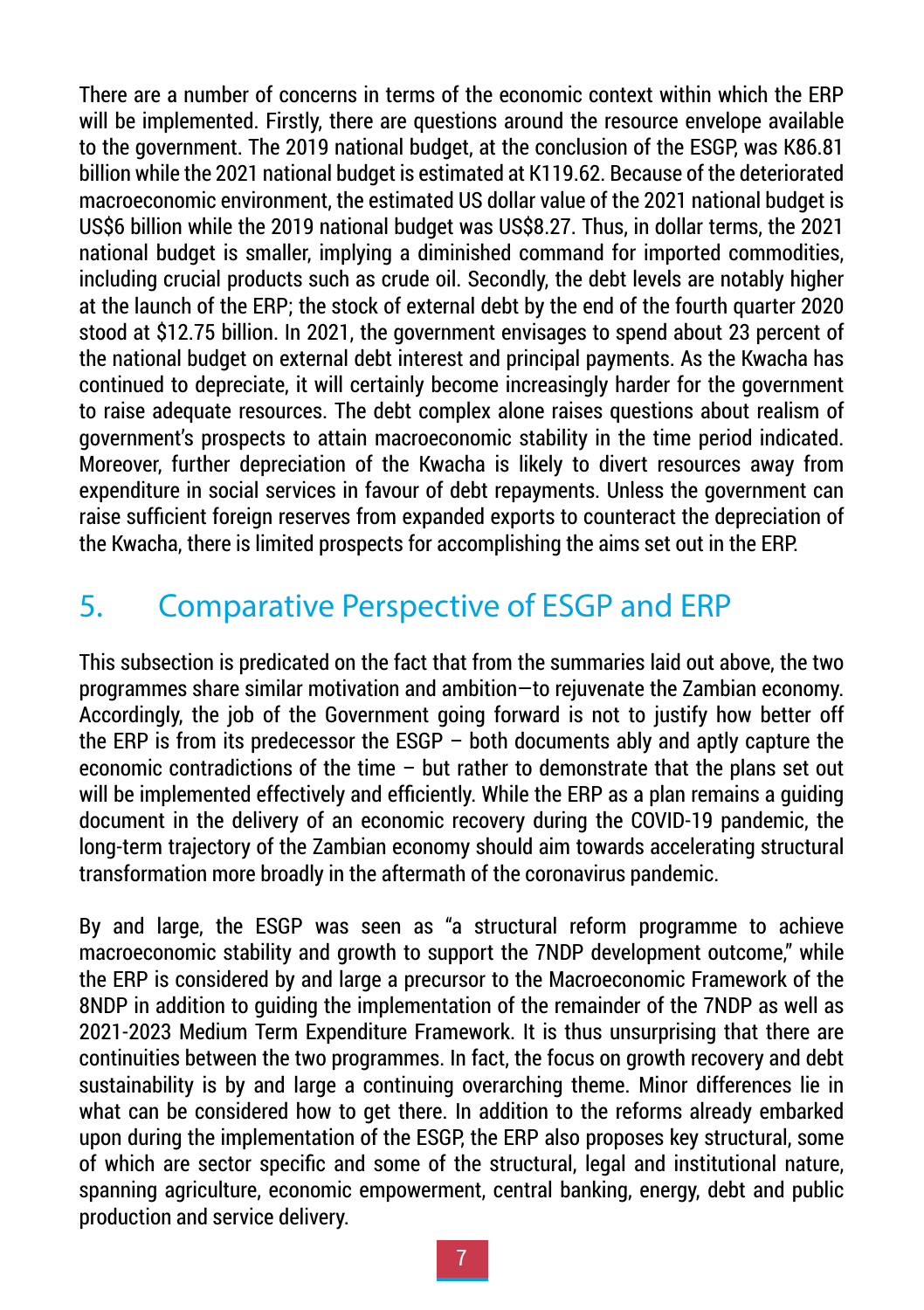Like its predecessor, the ERP hopes to bring key international development partners like the IMF to the negotiating table, who often pay attention to the institutional and macroeconomic context of member countries. This context relays key information to the international community in terms of a country's risk profile for business and development partnership as well as capacity of the country to deliver on its developmental commitments. Not only is this information crucial for the international development community, but also for foreign direct investment and business confidence more broadly. Fortuitously for Zambia, prior to the November 2017 launching of the ESGP, the country's rating by Standard and Poors (S&P) was revised from negative to stable, citing improvements in growth prospects and more liquidity in the banking system. For the then Minister of Finance, Felix Mutati, this revision reflected the soundness of the policies being implemented by the Government to stabilise and grow the economy. But as earlier noted, economic growth had been unsatisfactory during the implementation of the ESGP.

Despite the structural conditions of the Zambian economy being by and large the same during the implementation period of the ESGP and the beginning of the ERP, there are some marked differences in macroeconomic context. The favourable rating of the country during ESGP reflected a stable macroeconomic environment. Inflation was kept in its single digit range during the ESGP, while the ERP begins with high levels of annual inflation, exceeding 21 percent in January 2021 and reaching over 22 percent in February 2021. Indeed, from a macroeconomic perspective, the economic contradictions are somewhat different, although the structural contradictions of the Zambian economy remain the same.

If the ESGP, framed and implemented within a better macroeconomic context, was unsatisfactory in achieving its aims and delivering rapid economic growth, then the ERP is swimming against the current. Not only has the macroeconomic context deteriorated at the beginning of the implementation of the ERP, but the dominant conversation has also shifted towards responding effectively to the COVID-19 pandemic while experiencing a debt crisis. ERP proclaims economic recovery during an unprecedented global health pandemic right at the time the country is experiencing both a debt crisis and radically deteriorated macroeconomic context.

In fact, prior to the launch of the ERP, from 2018, the country's international rating has been revised downwards. Fitch Ratings placed Zambia in Downgrade position, while S&P placed Zambia in the negative. These ratings reflected deteriorated credit worthiness of the country. Zambia's debt was being recognised as unsustainable even before the Covid-19 pandemic. In missing its coupon repayment on the Eurobond debt in November 2020, Zambia became the first African country to default debt repayments during the Covid-19 pandemic era.

During the ESGP, the failure of the Government to address fiscal concerns around debt contraction, debt utilisation and expansionary fiscal more broadly was cited as a reflection of weak fiscal Governance (Cheelo, 2018: 14). Specifically, that during the ESGP the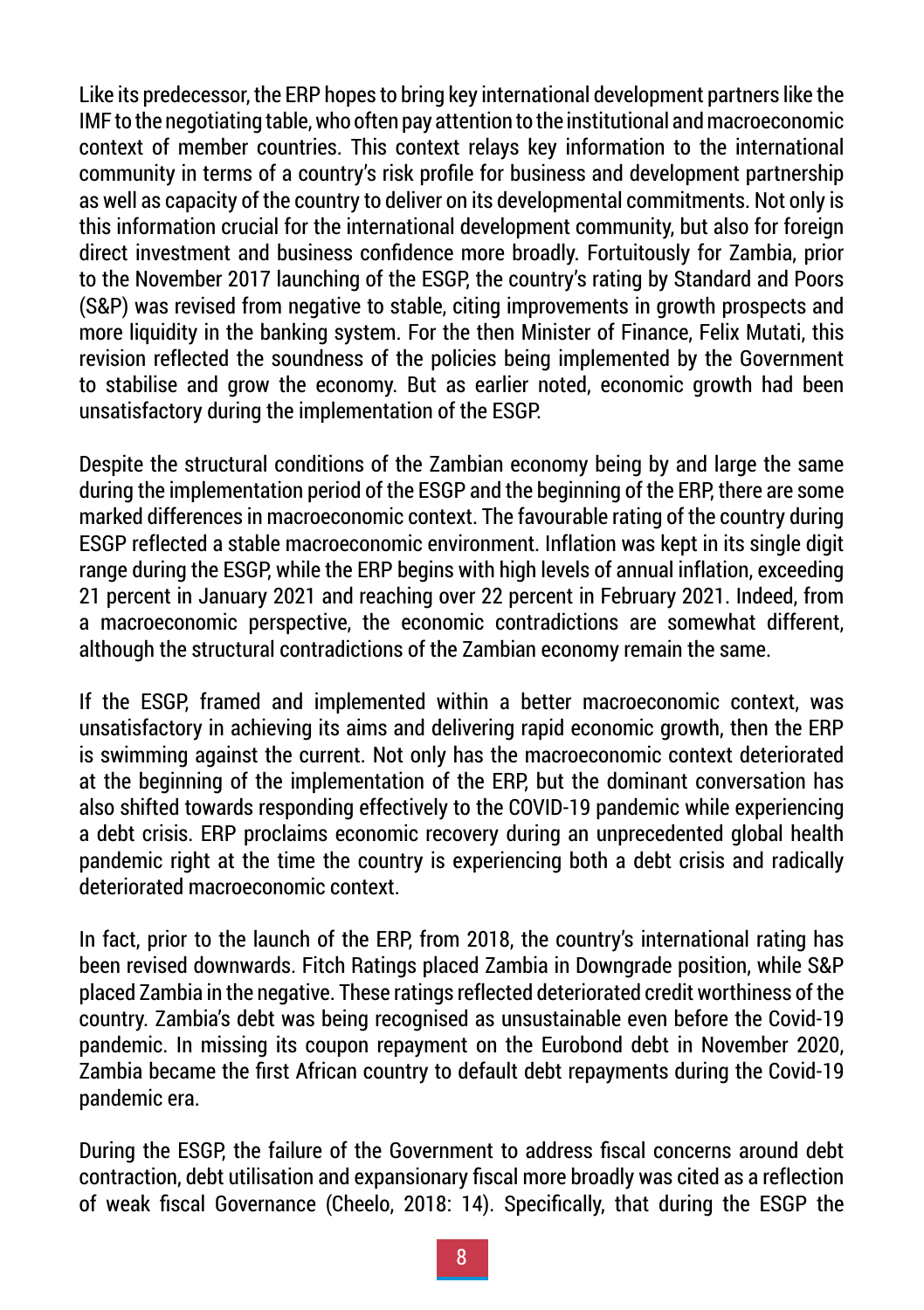Government was unable to reconcile budgetary allocations with actual releases meant that the implementation systems and mechanisms were not fit for purpose. For most public expenditure programmes, public expenditure was well above the budgetary indicative figures. Thus, it was not accidental nor was it surprising that debt levels must have risen during this period.

Despite these observations during the ESGP implementation, the Government seems determined to deliver economic recovery while responding effectively to the COVID-19 pandemic, alongside addressing fiscal issues around debt contraction and public expenditure. A foreword in the ERP by the President notes that "in line with Article 8 of the Constitution of Zambia (Amendment) Act No. of 2016, the Programme will be guided by the principles of good governance and integrity." Accordingly, perhaps in recognition of the glaring fact that fiscal indiscipline—defined here loosely as inability of the Government to bring the budget deficit to targeted levels—largely precipitated and conditioned performance of the ESGP, the ERP proposes fourteen key structural and legal reforms. The ERP indicates that "these reforms will be undertaken mainly in the areas of fiscal and debt sustainability and dismantling of domestic arrears." These are discussed in the next section.

### 6. Critical review of the Structural and Legal reforms of ERP

MThe following summarises the reforms and selected indications of what the reforms hope to accomplish, including a critical reflection of some selected proposals:

#### **(i) Business Promotion Reforms;**

Reduce cost of doing business by reducing charges for permits and licenses. Also enforce use of the local currency—Kwacha—for all domestic transactions in addition to offering Business Support Services by way of training Business Development trainers while also addresses the skills gap in SMEEs via so-called tailored initiatives.

While this is welcome, it is not clear from the ERP alone what institutional mechanisms will be put in place to fund and deploy these interventions.

#### **(ii) Citizen Empowerment;**

Promote local content and empower citizens by comprehensively reviewing the Citizen Empowerment Act and the Zambia Development Agency Act in order to facilitate empowerment interventions for businesses where a threshold of equity is owned by citizens, including introduction of a local content allowance for income tax purposes.

In addition, the Government seeks to establish the trade and industry database as an initiative to promote market linkages and value chains.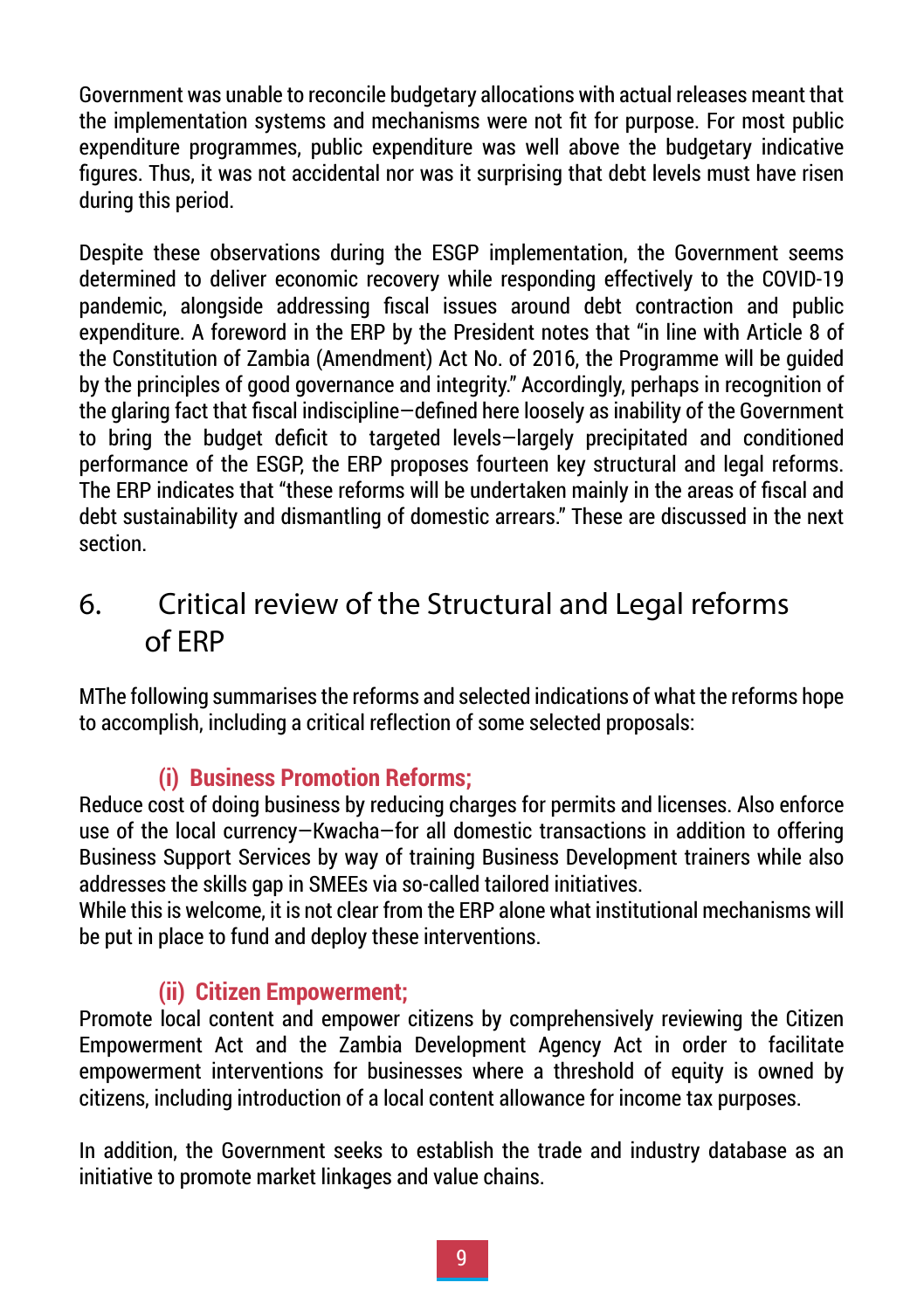Nevertheless, the ERP does not stipulate clearly how productive capacities will be developed and sustained. Economic agents without requisite productive capacities and a holistically supportive ecosystem cannot effectively and efficiently utilise empowerment funds and create their own competitiveness.

#### **(iii) Farmer Input Support Programme (FISP);**

The ERP notes that "Government will redesign the Farmer Input Support Programme to improve institutional arrangements and targeting so as to ensure the future sustainability of the programme."

Apart from being emphatic on fully implementing e-voucher system (from the Direct Input Supply system) as necessary for efficient allocation of agricultural inputs, it not clear from the ERP what is meant by institutional arrangements, and exactly what can be tracked and improved. The FISP often features as one of the top five public expenditure items, much higher than public expenditure on 'water and sanitation', for example. In 2016 alone, FISP was fifth largest, receiving an expenditure release of K1.9 billion, an amount 190% of the budget amount. In the same year, 'water and sanitation' came tenth place in terms of budgetary allocation but still received less than what was budgeted.

#### **(iv) Public Investment Management;**

To address divergences between planned and actual public capital investment, the Government intends to effectively implement the Public Investment Management Systems (PIMS). PIMS is designed to ensure that appraisal of capital projects before inclusion in the National Budget. Thus, only projects approved via PIMS will be considered for implementation and accorded budgetary allocations.

As crucial as this sounds, the criteria for approval within PIMS are not properly laid out in the ERP. In addition, it is unlikely that pre-approval via PIMS can stop the bloating of public expenditure via public investment projects once these have been approved. In reality, PIMS is simply an approval and filtering system rather than a guide to what is financially feasible. Whether or not it will prosper in reducing the seemingly unrestrained public investment expenditure is a matter that will have to be empirically settled.

#### **(v) Public Procurement Reforms;**

By suggesting that the Government seeks to enhance transparency, efficiency, effectiveness, economy, competition and accountability in public procurement, there is a concession on the part of the Government that the current Public Procurement Act No. 12 of 2008 has some weaknesses. In fact, it is being repealed and replaced by a new Act which "will give more opportunities to citizen owned companies to participate in public procurement."

However, the ERP is not clear how the new Act will necessarily achieve all the aforementioned aspects considered to have been deficient in the preceding Act. For example, how will effectiveness and accountability be fostered in the new Act is not clearly indicated. By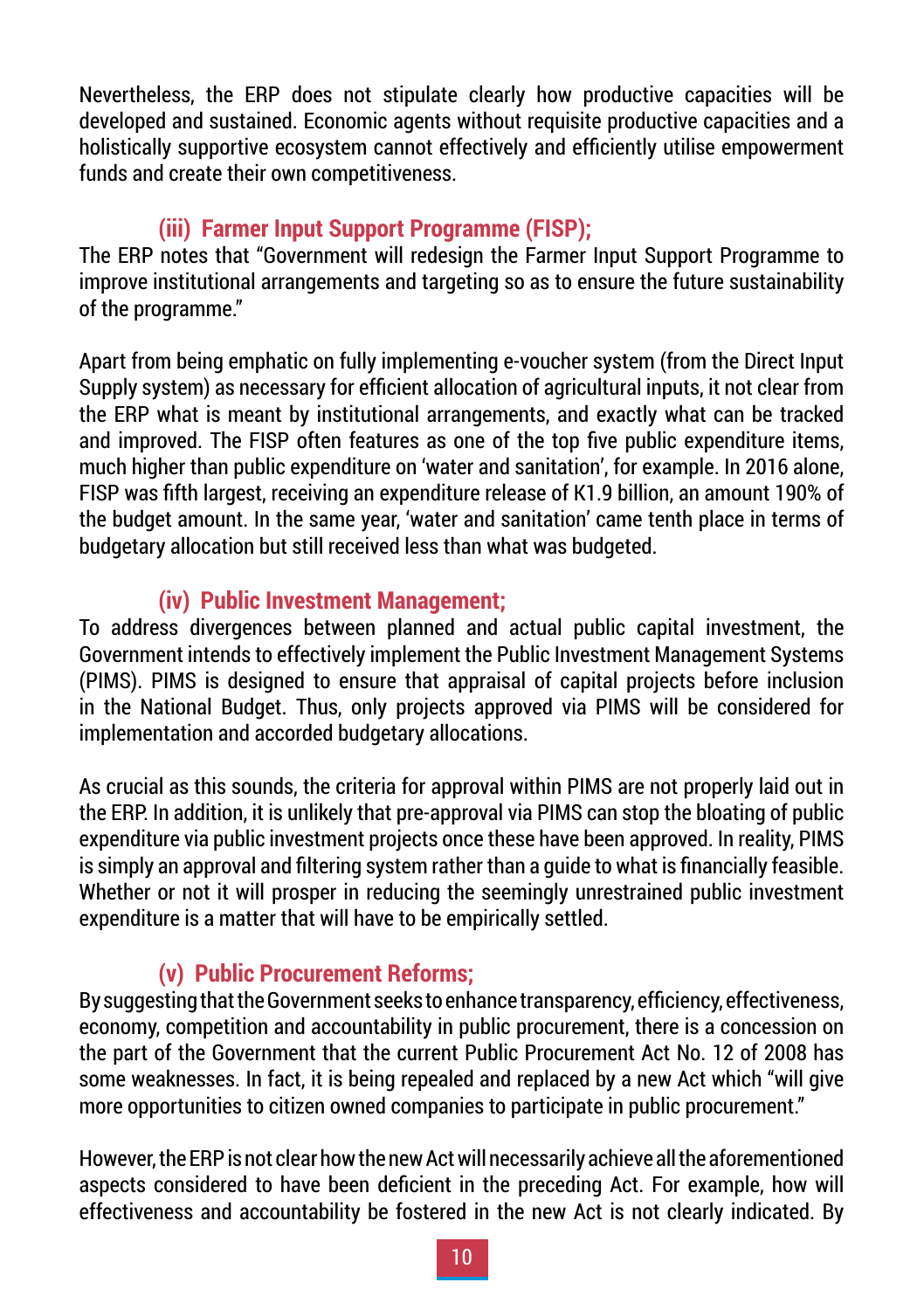engaging bidders and suppliers electronically using e-Government Procurement System, it is possible to achieve some degree of efficiency and economy, but it is not clear how concerns around rent seeking and corruption in public procurement will be categorically addressed by these changes.

#### **(vi) Public Financial Management;**

The ERP mentions that the Government will fully enforce the Public Finance Management Act of 2018. In this pursuit, Government will also facilitate the enactment and implementation of the National Planning and Budgeting legislation to ensure compliance to planned expenditure including through the PIMS. Nevertheless, this hardly addresses the concerns raised in (iv) above.

#### **(vii) Debt reforms;**

The ERP notes (emphasis added) that the "Government will repeal and replace the Loans and Guarantees (Authorisation) Act" so as to "enhance transparency in debt management and increase Parliament's oversight in borrowing activities." This suggests a concession that there were deficiencies in terms of limited scale and nature of transparency as well as oversight by Parliament.

While this indication is commendable, it is not clear how transparency will be promoted and what exactly the government will be transparent about. Will the government be transparent in its borrowing plans, from intention to actual borrowing and finally utilisation, including indicating from whom they will borrow and attached to what terms and conditions? These are some of the crucial issues that frame concerns around public debt acquisition.

#### **(viii) Amendment of the Bank of Zambia Act;**

The Bank of Zambia Act No. 43 of 1996 requires to be amended to inter alia provide for its operational independence, additional functions as envisaged by the Constitution and to meet the requirements on monetary and financial integration in SADC.

The ERP does not provide an indication of how operational independence will be achieved in the amendments, nor does is it offer details of the particular amendments themselves. Insulating Bank Zambia from capture by interests and interference is crucial in the effectiveness and conduct of monetary policy, including the institution's ability to promote macroeconomic stability.

#### **(ix) Commitment Control System;**

The ERP indicates that "The IFMIS functionality relating to controls will be enhanced, with priority given to areas with weak controls to avoid build-up of domestic arrears. In addition, there is need to review the provisions in the contracts especially in the road sector, to ensure that they are not onerous on the Government."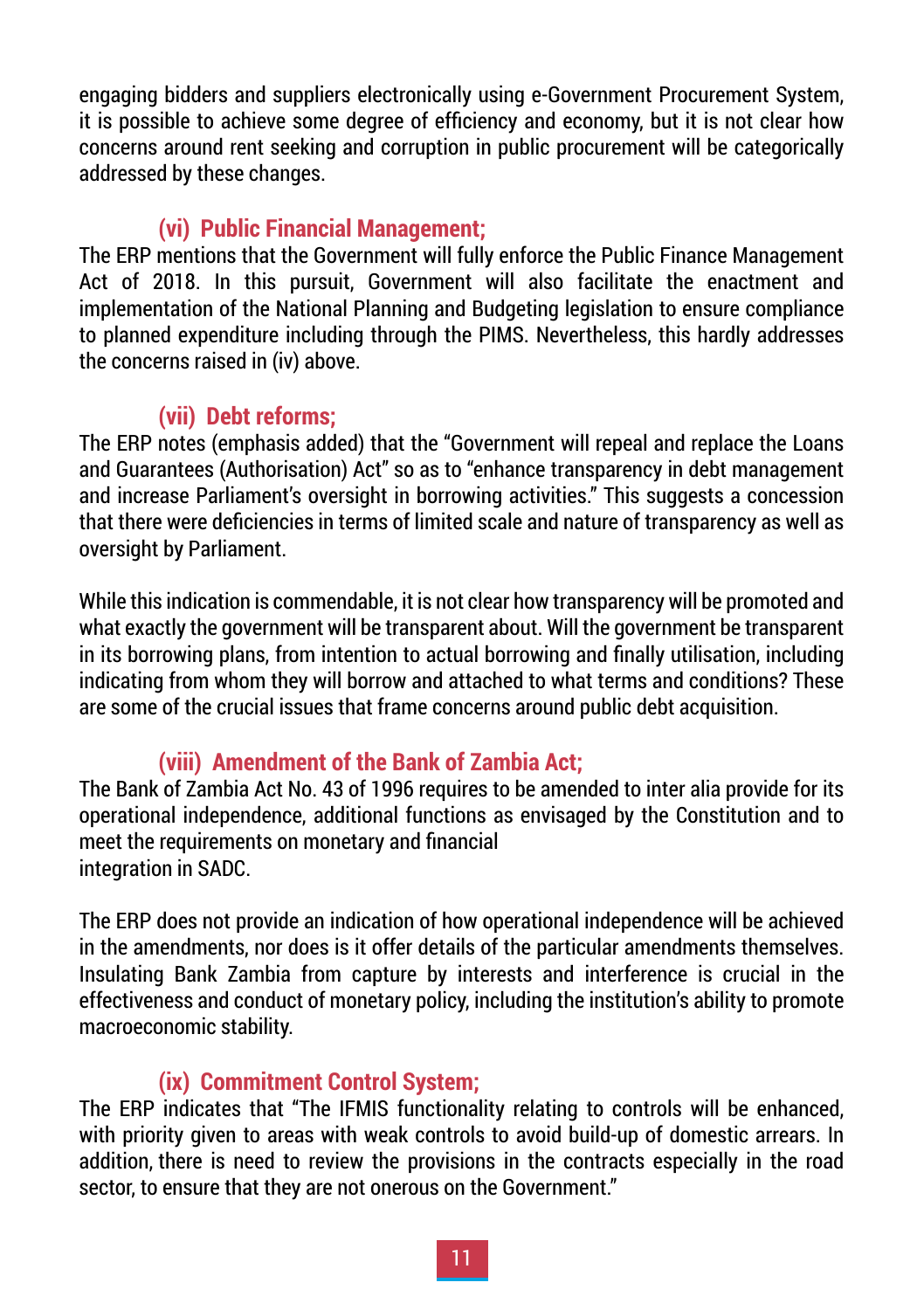Enhancement and strengthening of controls is not properly explained in terms of specific institutional changes that will be made to bring this about.

#### **(x) Fuel Procurement;**

The Government aims to make petroleum pricing cost reflective. Currently, there are concerns around inefficiencies involved in fuel procurement and the lack of open competition in terms of sourcing fuel imports, by whom, as well as the operational efficiency of distributing agents.

#### **(xi) Electricity reforms;**

The Government intends to complete the Cost-of-Service Study in order to inform electricity tariff decisions. In addition, the Government intends to clear all arrears owed to Independent Power Producers. Also, there are indications within the ERP that ZESCO operations will be realigned into separate entities for generation, transmission and distribution.

Two key points are worth reflecting on given these aspirations: firstly, within the context of COVID-19, where will the funds to dismantle these arrears come from and over what time period? Secondly, it is not clear how the separation of ZESCO operations will achieve efficiency. There is need for empirical evidence to inform this decision as there is a risk that separation may in fact bloat administrative and operational costs on aggregate.

#### **(xii) State Owned Enterprises (SOEs);**

For SOES, the ERP indicates that "there will be need to undertake a comprehensive restructuring of operations as well as the Balance Sheets of most SOEs in the medium term. This will include asset revaluation; debt swaps (including Debt to Equity Swaps); transformation of business models; divestiture of shares; promotion of joint ventures and Public Private Partnerships (PPPs) and alignment of developmental versus profit objectives. This will be guided by the State Ownership Policy."

There are a variety of lessons to draw from experiences elsewhere around the world in terms of creating and running successful SOEs. An overriding theme however has been solely running SOEs as business profit-making entities. The ERP does not indicate how this will be specifically accomplished in terms of project design, formulation and execution.

#### **(xiii) e-Government Systems;**

in the ERP, it is indicated that "Government will continue rolling out e-Government systems to all MPSAs to reduce on human contact and increase transparency, efficiency, security and compliance by utilising solutions such as mobile payments, debit cards, vendor terminals, e-kiosks, electronic point of sale, web based online payments and electronic bank transfers.

Even though the aim is to reduce human contact and foster efficiency, which is commendable, it only serves as a platform for service delivery and collection of government revenue without spelling out how the resources will be safeguarded and efficiently utilised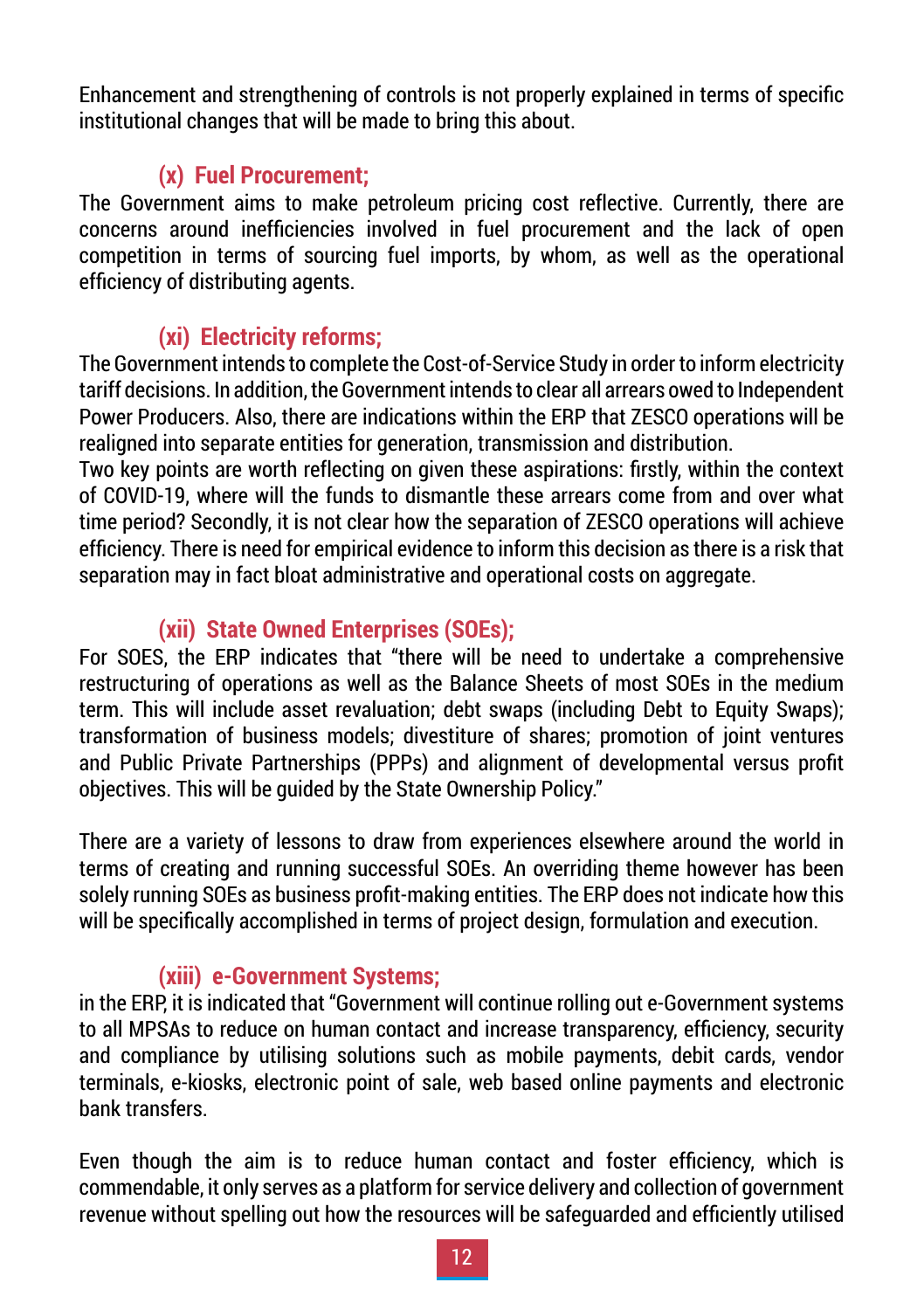once they have been pooled.

#### **(xiv) Review of the Penalty Regime in the National Pensions Scheme Act;**

This is intended to take into account external shocks such as the COVID-19 pandemic, but does not provide for how businesses will be compensated or given relief.

Although reforms in and of themselves do not define how things will play out in practice, they are crucial modifications in conduct and delivery of public goods and services. Nevertheless, one must question their plausibility and the extent to which these reforms will transform the Government architecture for resource mobilisation, allocation and policy implementation as instruments for economic resuscitation.

# 7. Critical reflections for ERP, conclusion and recommendations

There are some lessons that can be said to have been learnt from the underperformance of the ESGP. However, it is noted that the ERP starts at a time when Zambia seeks to recover from a recession of 2020, and also encumbered by internal and external contradictions. The Zambian economy is estimated to have shrunk by 3-5 percent in 2020, as the entire global economy is still grappling with the Covid-19 pandemic.

Lessons from the ESGP suggest that policy formulation reflected in programmes and strategies set out in economic plans are not easily delivered. Commitments inscribed on paper only do so well as a point of reflection, to assess performance in retrospect, and less as an actual blueprint that can bring behavioural change and institutional efficiency. Granted, even if the commitment is genuine, allocation of resources needs to follow tenets of good governance. It is not justifiable to simply concede that performance was less than satisfactory due to unplanned expenditure on capital project, for example. In fact, that systems and mechanisms have failed to reasonably anticipate certain structural and economic changes suggests there exists room for improvement in economic strategy and management, both in the planning mechanisms and the systems of implementation.

Given low levels of domestic resource mobilisation and a fall over time in foreign direct investment, some goodwill from the IMF to extend Zambia an Extended Credit Facility would be welcome. Zambia's economy has been hard hit by the Covid-19 pandemic, contracting the economy by up to 5 percent. It can be appreciated that while the economy was on a downward trend prior to the pandemic, plunging the economy into recession can largely be attributed to the coronavirus pandemic.

The establishment of the Debt Sustainability Initiative (DSSI) is a concession that a measure of support is required for indebted developing countries, to help them better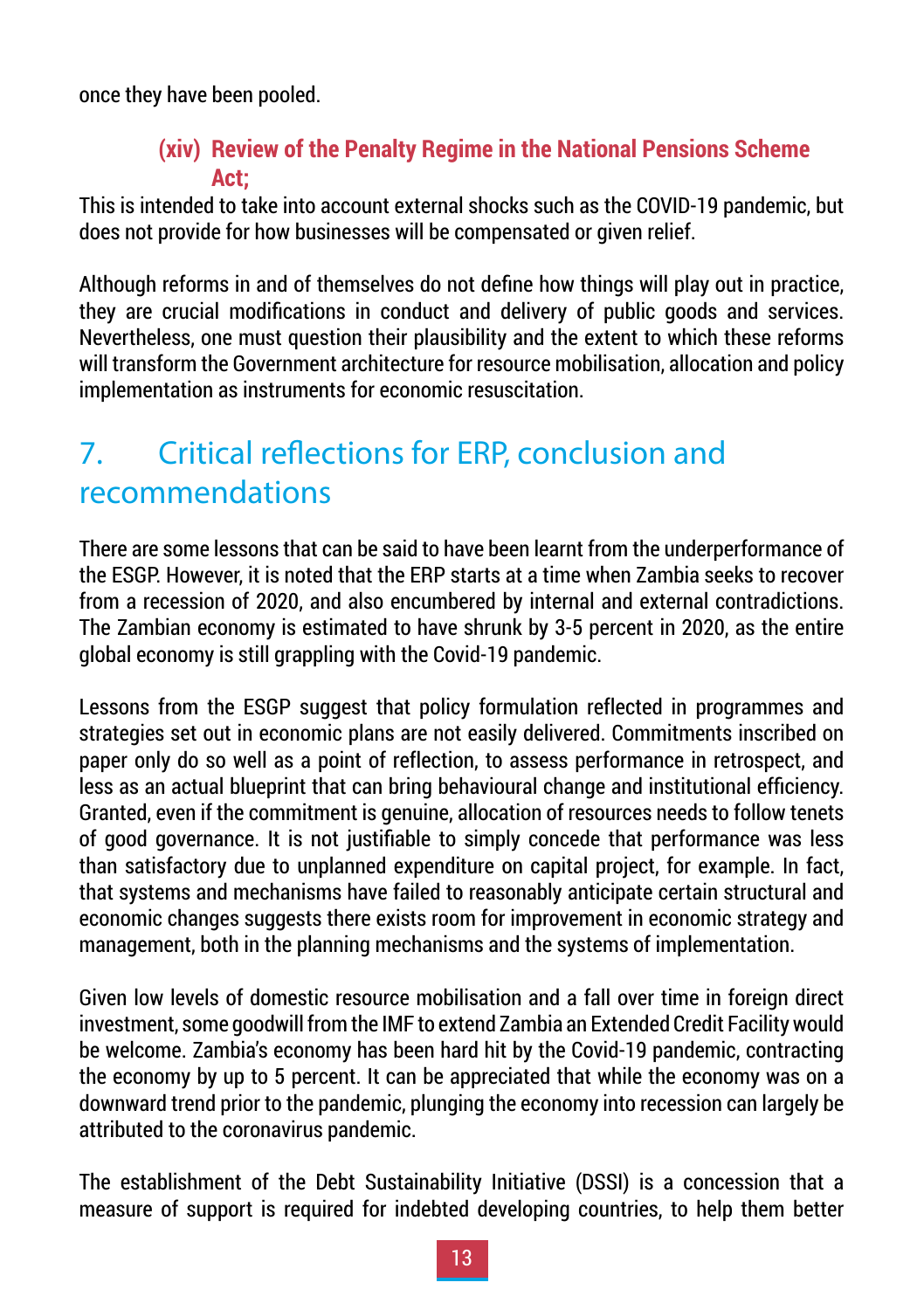fight the disruptive effects of pandemic. While the IMF is optimistic about global growth in 2021, forecasting a global growth of 6 percent, there are variations across the world, depending upon the reception and widespread use of the Covid-19 vaccine. The intensity and effectiveness of a blend of fiscal and monetary policies, mediated and influenced by particular structural features and conditions, will also determine how well an economy recovers. Thus, Government commitment to fiscal consolidation must depart from what was witnessed during the ESGP. A failure to arrest and bring within sustainable levels the debt stock sent ripple effects to the rest of the economy. Hence, the solution starts from there; bringing discipline to fiscal management, while prioritising employment-maximising and linkage-optimising growth sectors – agriculture and manufacturing – already identified in the ERP.

Investor confidence influences foreign direct investment; thus, actualisation of discussion with the IMF, with an Extended Credit Facility agreed upon, could support the Government's growth agenda, while sending a signal to the rest of the world that Zambia is back in business. Overall, the macroeconomic context sends a stronger signal to both the IMF and the international development and business community.

The political economy framework offers a nuanced angle to pursue comparative analysis of implementation of development strategies and programmes, in which the interpretation and understanding of political economy dynamics will provide some insight into the successes and failures of development policy. In addition, this may help inform the developmentalism conversation by pinpointing specific actors and players involved in the particular trajectory of capital accumulation. The extent, for example, a development programme incorporates emerging issues such as climate change policy, gender issues and others can be said to be a function of the nuances of political intercourse. Whether or not investments in a particular economic sector bear fruit can also be argued to be rely upon of the configuration of political interests and how they interact, including the distribution of power. Thus, further inquiry can benefit from deeper political economy analysis, which, at present, is beyond the scope of this article.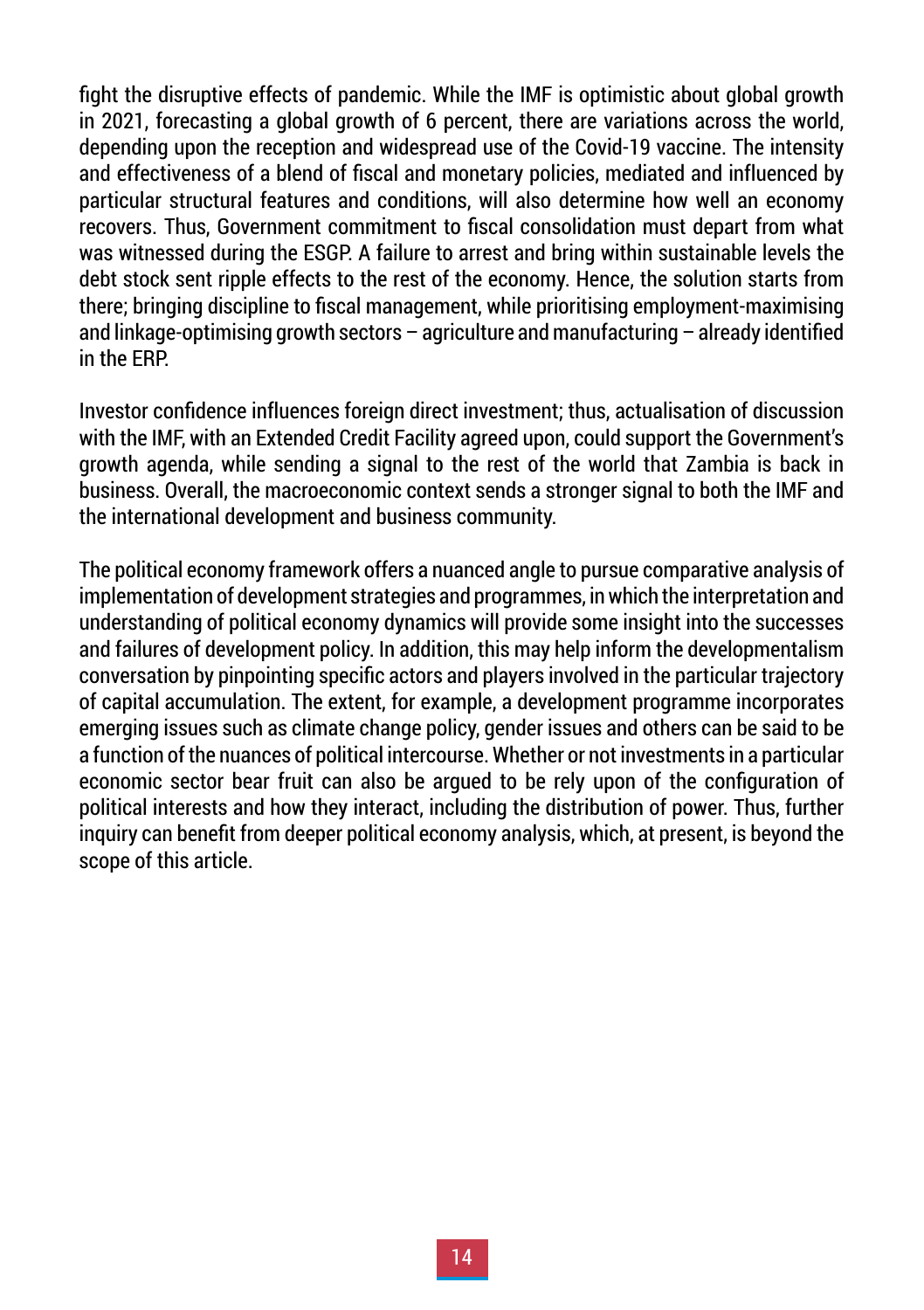# References

Cheelo, C., (2018) "Financing the Economic Stabilization and Growth Programme (Zambia Plus) in the Shadow of the IMF" ZIPAR Working Paper No. 29.

GRZ (2020) "Zambia Economic Recovery Programme 2020-2023," Ministry of Finance and Ministry of National Development Planning, Lusaka.

Ministry of National Development Planning (2018) "2017 Annual Progress Report Seventh National Development Plan (7NDP: 2017-2021)," Lusaka.

National Budget (2021) "2021 BUDGET ADDRESS BY HONOURABLE DR. BWALYA K.E. NG'ANDU, MP, MINISTER OF FINANCE," Lusaka.

Rasmussen, P. E. (2018) "2018 African Economic Outlook: Zambia," African Development Bank.